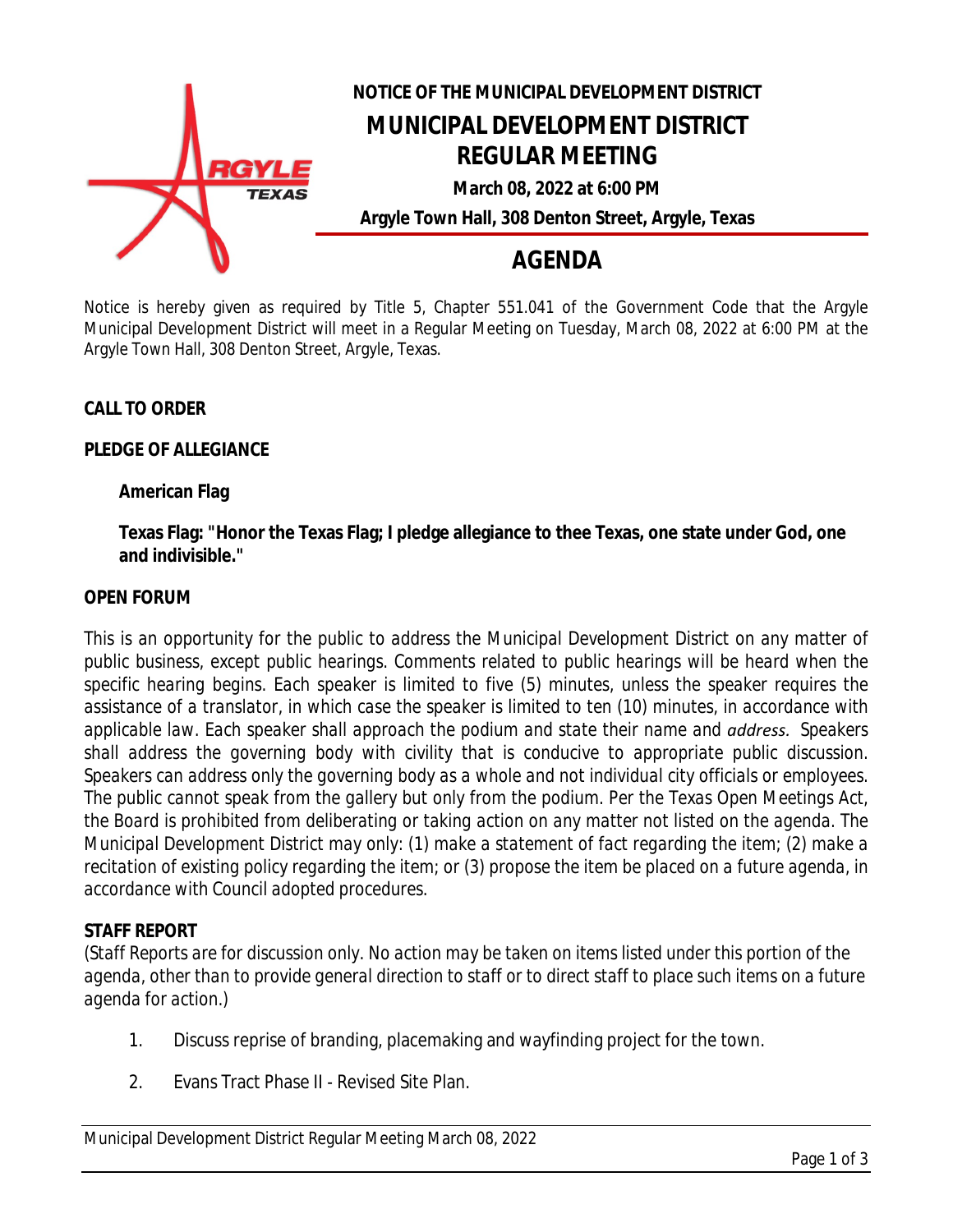- 3. Feedback from the Metroport Chamber's Alliance Development Forum.
- 4. Overview of MDD finances.
- 5. Sales tax update.

# **CONSENT AGENDA**

*Any Board member may request an item on the Consent Agenda to be taken up for individual consideration.*

6. Consider approval of the February 8, 2022 Regular Municipal Development District meeting minutes as recorded.

## **EXECUTIVE SESSION**

*Pursuant to Texas Government Code, Annotated, Chapter 551, Subchapter D, Texas Open Meetings Act (the "Act"), Municipal Development District will recess into Executive Session (closed meeting) to discuss the following:*

## **Economic Development**

*§551.087: Economic Development negotiations (to discuss or deliberate commercial or financial information from a business prospect, or to deliberate the offer of a financial or other incentives to a business prospect):*

- 7. Retail recruitment update.
- 8. Project update.
- 9. MDD Project 21-04 Harvest Town Center

## **Real Property**

*§551.072: Deliberate the purchase, exchange, lease, or value of real property:*

10. Staging for US 377 expansion.

## **RECONVENE INTO OPEN SESSION**

*In accordance with Texas Government Code, Section 551, the Municipal Development District will reconvene into Open Session and consider action, if any, on matters discussed in Executive Session.*

# **RECEIVE REQUESTS FROM MEMBERS FOR ITEMS TO BE PLACED ON NEXT MEETING AGENDA**

*Discussion under this section must be limited to whether or not the Board wishes to include a potential item on a future agenda.*

# **ADJOURN**

**NOTE:** As authorized by Section 551.071 of the Texas Government Code (Consultation with Town Attorney), this meeting may be convened into closed Executive Session for the purpose of seeking confidential legal advice from the Town Attorney on any agenda item herein.

Municipal Development District Regular Meeting March 08, 2022